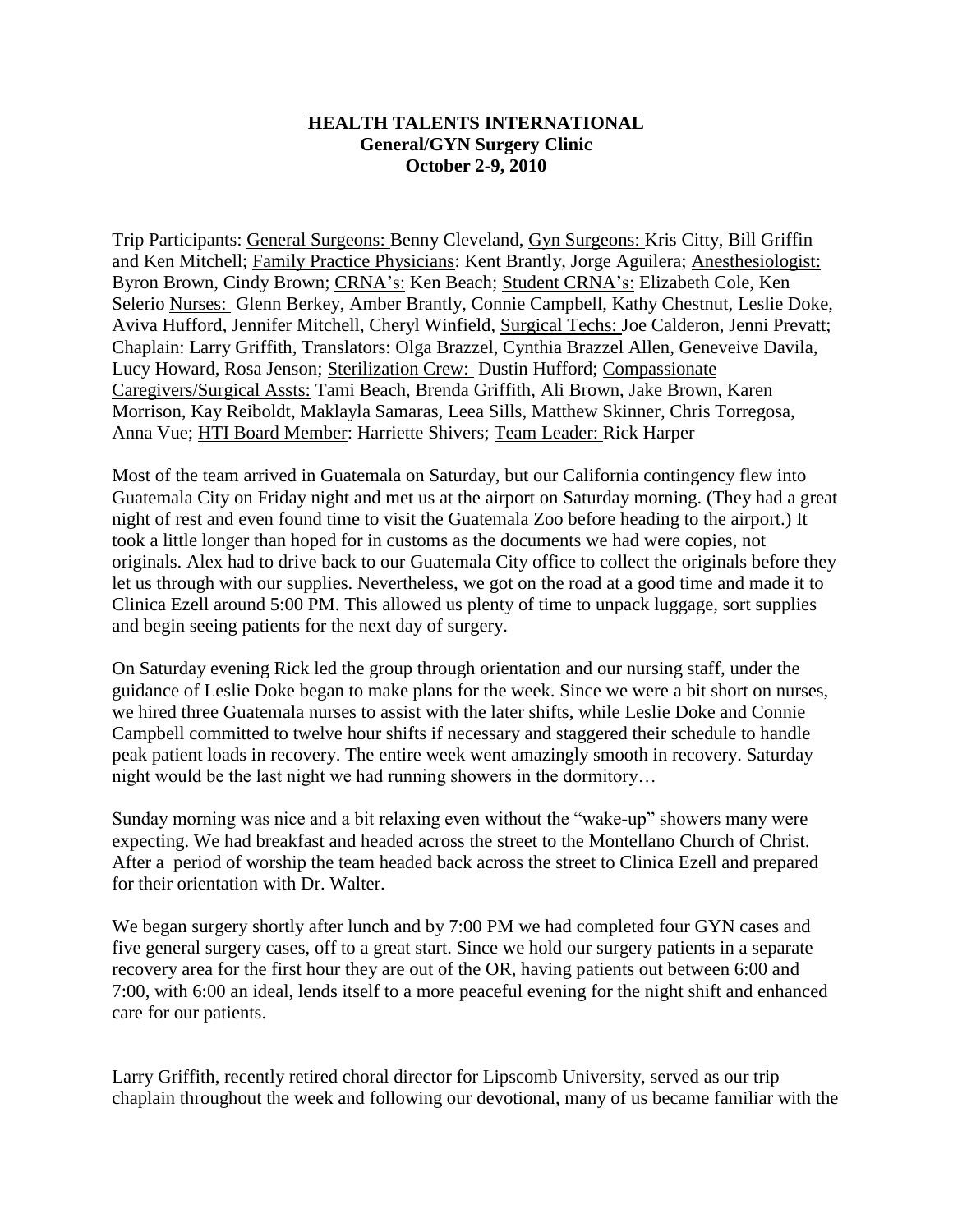term "bucket shower." Our Guatemala housekeeping and maintenance team labored all week long trying to fix the water situation. In the meantime, they kept 50 gallon barrels of water full in the bathrooms and we were able to fill five gallon buckets and take showers. They were refreshing, cleansing and a reminder of how much we take for granted. Praise the Lord, we had water running to our autoclave and were able to sterilize instruments all week long without any interruptions. We only had one or two days when the sterilization sinks did not have running water, but our OR team kept going by pouring water over their just sanitized hands.

We were blessed this week to have Dr. Jorge Aguilera with us and he went out each day, beginning Monday, to work with Dr. Sierra or Dr. Lux at their mobile clinics. Jorge is an MD from Honduras, but has been working as a minister of the gospel in Raleigh, North Carolina for several years. In addition to working with our October team, Dr. Aguilera stayed an extra week to speak on I Timothy for a Men's Leadership Evangelism Seminar. Monday was another productive and uneventful day with nine GYN cases and eight general cases for the day. Our two anesthesiologists, Drs. Byron and Cindy Brown could not stop complementing our surgeons. They were amazed by the speed and efficiency of Dr. Ken Mitchell, referred to Dr. Bill Griffin as an artist and could not get over all Dr. Benny Cleveland could accomplish with suture. A blessing indeed!

It is worth mentioning that Dr. Cleveland's wife, Becky, was on our hearts and in our prayers this week. Becky suffered several mini-strokes a few weeks earlier and has lost her short-term memory, yet Dr. Cleveland was committed to coming to Guatemala to serve. Dr. Cleveland is an example to all…he truly strives to serve as Jesus did.

Our Rancho Cordova contingency once again provided us with several translators, nurses and the ever "glowing" Karen Morrison. They brought down hundreds of Spanish children's books and spent the week comforting and reading to our patients. Anna Vue, a first timer, won the prize "frequent reader" prize for the week. The children from Rancho Cordova raised a mile of pennies to purchase all of these books.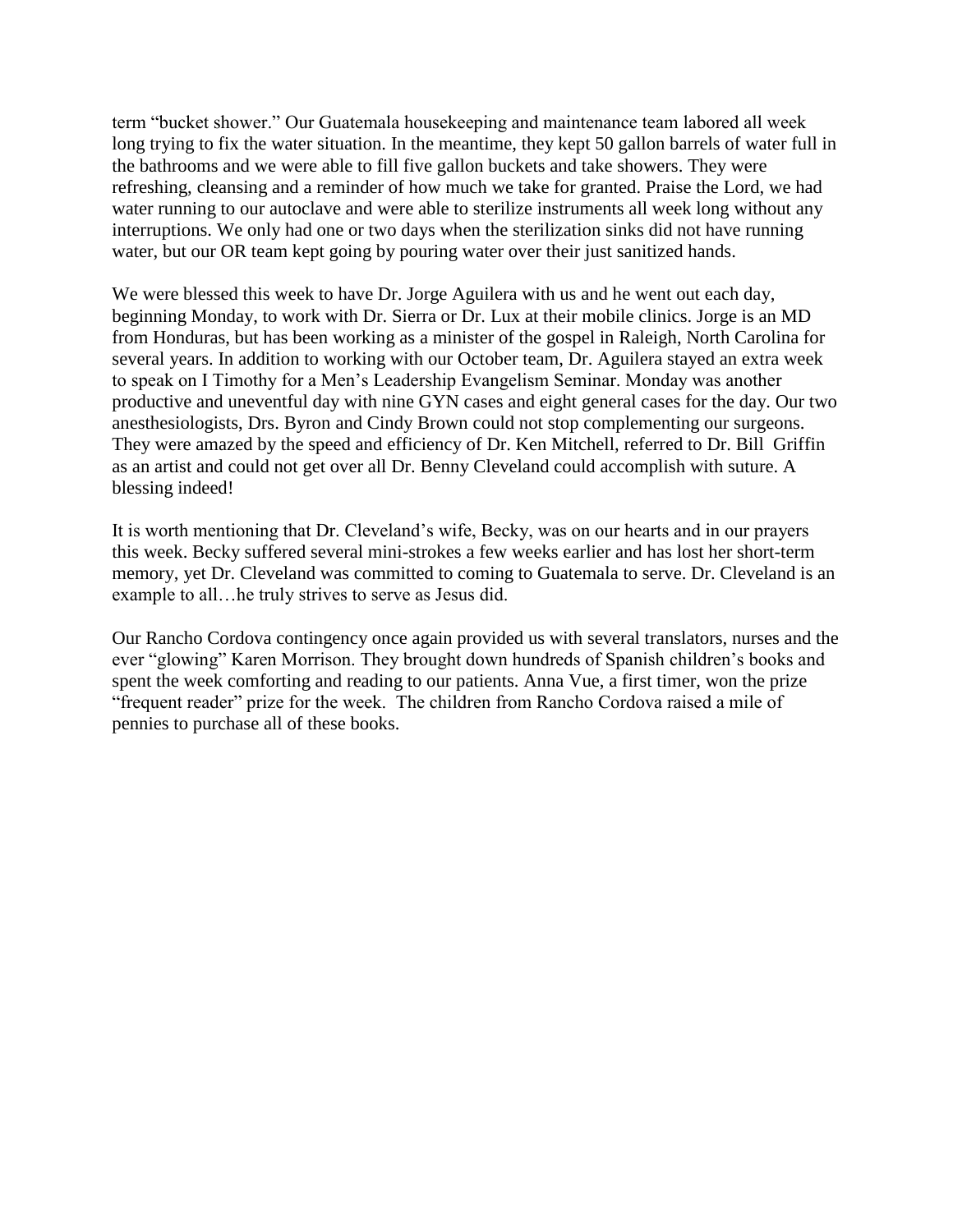

Tuesday was a light day for GYN surgery as we had two patients fail to come in for the preop consultation, only five cases for the day and another eight general cases. Since the GYN team finished early, we sent several out to the chocolate farm for a tour.

Harriette Shivers, our current board Vice President was busy interviewing scholarship students and before the week was out she had interviewed more than thirty current or potential scholars. Harriette would leave us on Wednesday and travel to Chichicastenango with Kay Reiboldt and chauffeur/translator Dany Rodriguez. They safely rejoined us on Friday in Antigua.

Wednesday started out on an urgent note as Amber Brantly, an expectant team member, experienced elevated blood pressure and protein levels. We determined to send her home early, along with her husband, Dr. Kent Brantly who was doing an internship with HTI and Dr. Kris Citty, one of our OBGYN's. We finished the eight GYN cases for the day by 2:00 and they traveled to Guatemala City that afternoon and made it safely back to the US on Thursday morning. Our general surgery team rocked along with another nine cases and Dr. Cleveland was on a roll. With three OR rooms available, he went from room to room for each case, no down time in between and we finished the afternoon in short order. Throughout the week, each of our surgeons were assisted by our "trained on the spot" nurse circulating team of Karen Morrison, Makayla Samaras, Leea Sills and Chris Torregosa.